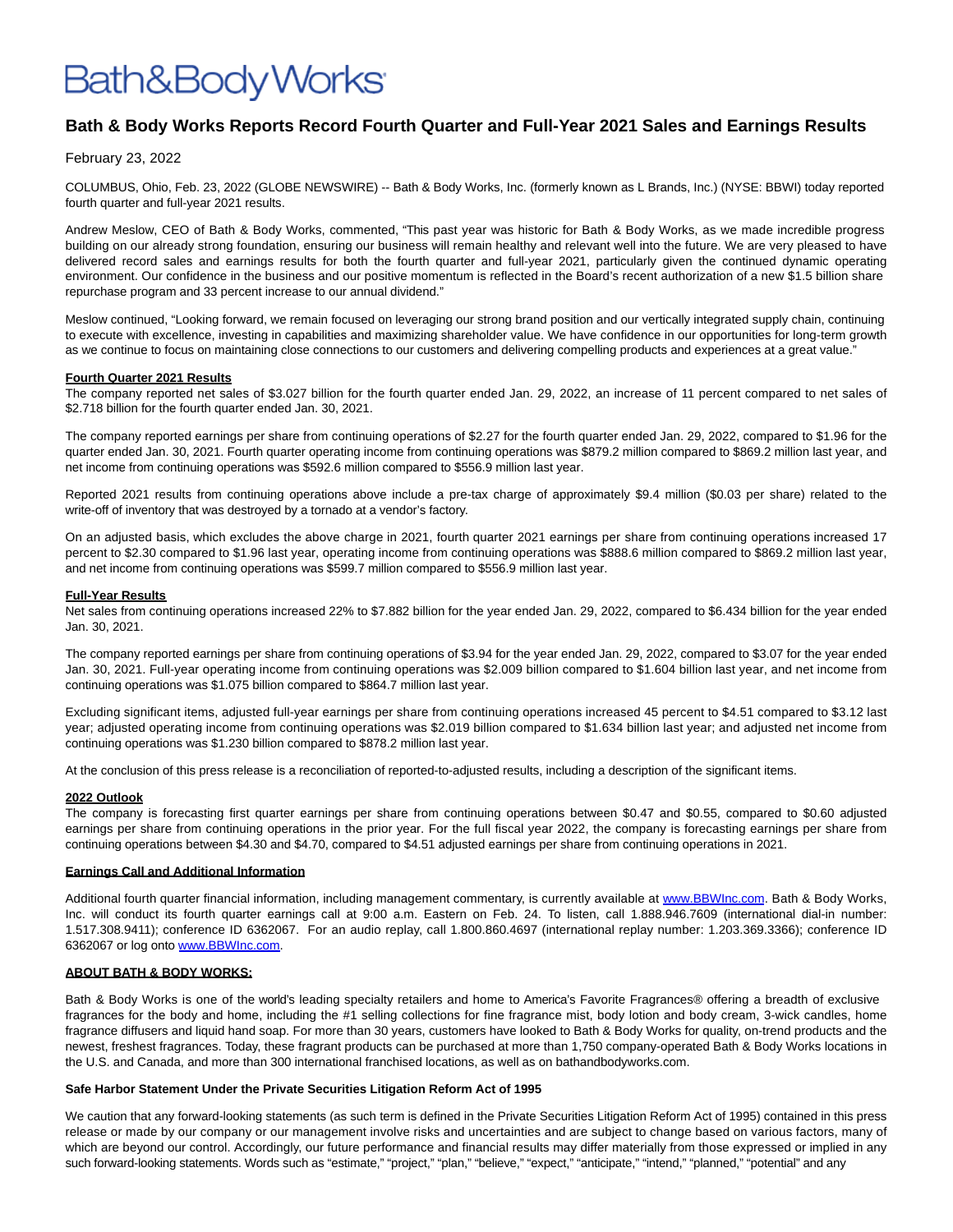similar expressions may identify forward-looking statements. Risks associated with the following factors, among others, in some cases have affected and in the future could affect our financial performance and actual results and could cause actual results to differ materially from those expressed or implied in any forward-looking statements included in this press release or otherwise made by our company or our management:

- the spin-off of Victoria's Secret may not be tax-free for U.S. federal income tax purposes;
- a loss of synergies from separating the businesses that could negatively impact the balance sheet, profit margins or earnings of the company or that the company does not realize all of the expected benefits of the spin-off;
- general economic conditions, inflation, consumer confidence, consumer spending patterns and market disruptions including pandemics or significant health hazards, severe weather conditions, natural disasters, terrorist activities, financial crises, political crises or other major events, or the prospect of these events;
- the coronavirus (COVID-19) global pandemic has had and is expected to continue to have an adverse effect on our business and results of operations;
- the seasonality of our business;
- divestitures or other dispositions and related operations and contingent liabilities from businesses that we have divested;
- difficulties arising from turnover in company leadership or other key positions;
- our ability to attract, develop and retain qualified associates and manage labor-related costs;
- the dependence on mall traffic and the availability of suitable store locations on appropriate terms;
- our ability to grow through new store openings and existing store remodels and expansions;
- our ability to successfully operate and expand internationally and related risks;
- our independent franchise, license and wholesale partners;
- our direct channel businesses;
- our ability to protect our reputation and our brand images;
- our ability to attract customers with marketing, advertising and promotional programs;
- our ability to maintain, enforce and protect our trade names, trademarks and patents;
- the highly competitive nature of the retail industry and the segments in which we operate;
- consumer acceptance of our products and our ability to manage the life cycle of our brands, keep up with fashion trends, develop new merchandise and launch new product lines successfully;
- our ability to source, distribute and sell goods and materials on a global basis, including risks related to:
	- political instability, environmental hazards or natural disasters;
	- significant health hazards or pandemics, which could result in closed factories and/or stores, reduced workforces, scarcity of raw materials, and scrutiny or embargoing of goods produced in impacted areas;
	- duties, taxes and other charges;
	- o legal and regulatory matters;
	- o volatility in currency exchange rates;
	- o local business practices and political issues;
	- o delays or disruptions in shipping and transportation and related pricing impacts;
	- o disruption due to labor disputes; and
	- changing expectations regarding product safety due to new legislation;
- our geographic concentration of vendor and distribution facilities in central Ohio;
- fluctuations in foreign currency exchange rates;
- the ability of our vendors to deliver products in a timely manner, meet quality standards and comply with applicable laws and regulations;
- fluctuations in product input costs, including those caused by inflation;
- our ability to adequately protect our assets from loss and theft;
- fluctuations in energy costs, including those caused by inflation;
- increases in the costs of mailing, paper, printing or other order fulfillment logistics;
- claims arising from our self-insurance;
- our and our third-party service providers' ability to implement and maintain information technology systems and to protect associated data;
- our ability to maintain the security of customer, associate, third-party and company information;
- stock price volatility;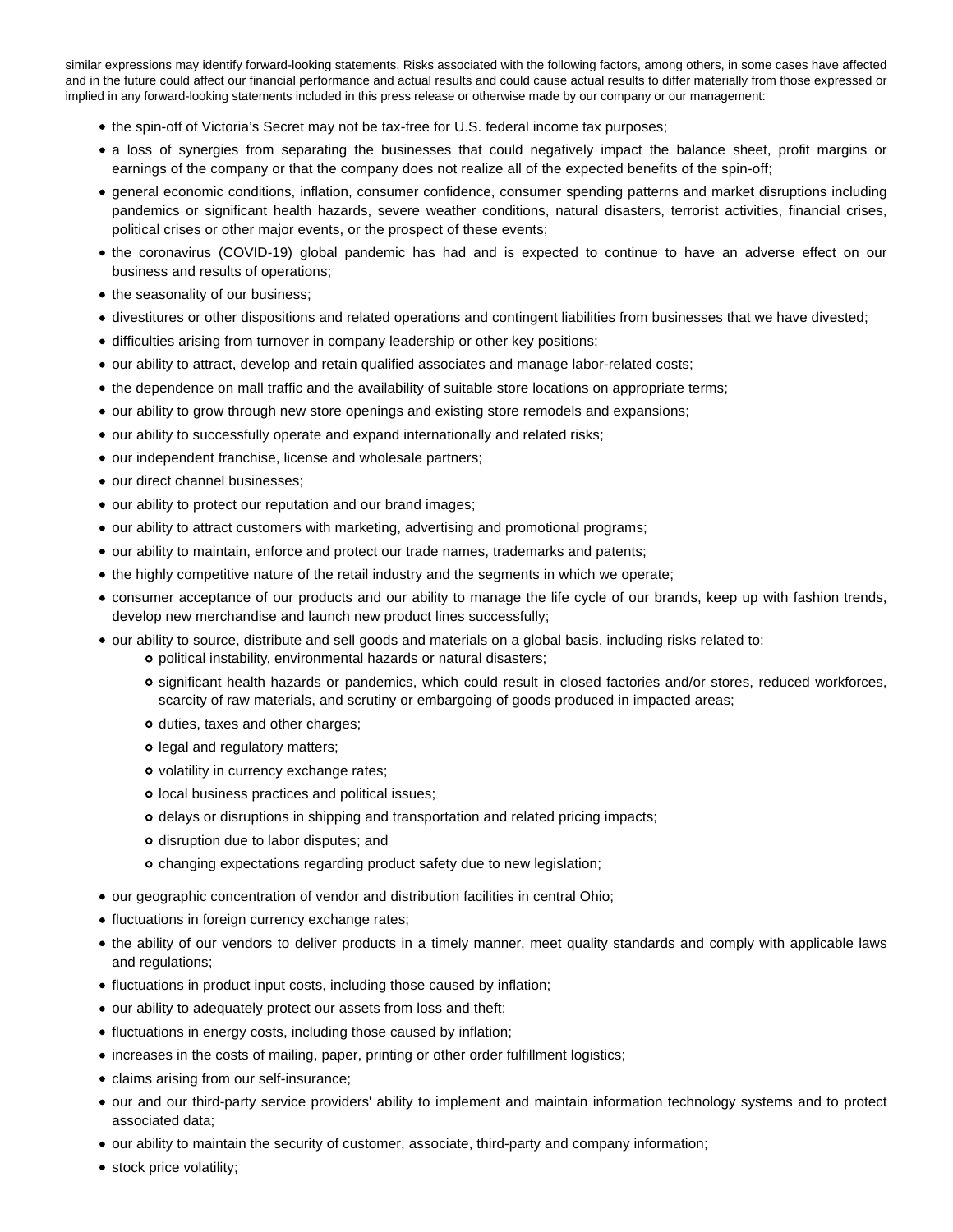- our ability to pay dividends and related effects;
- the anticipated timing of our share repurchases under existing share repurchase authorizations and the anticipated impact thereof on our financial performance and liquidity;
- shareholder activism matters;
- our ability to maintain our credit ratings;
- our ability to service or refinance our debt and maintain compliance with our restrictive covenants;
- our ability to comply with laws, regulations and technology platform rules or other obligations related to data privacy and security;
- our ability to comply with regulatory requirements;
- legal and compliance matters; and
- tax, trade and other regulatory matters.

We are not under any obligation and do not intend to make publicly available any update or other revisions to any of the forward-looking statements contained in this press release to reflect circumstances existing after the date of this press release or to reflect the occurrence of future events even if experience or future events make it clear that any expected results expressed or implied by those forward-looking statements will not be realized. Additional information regarding these and other factors can be found in "Item 1A. Risk Factors" in our 2020 Annual Report on Form 10-K, as updated by the risk factors disclosed in Part II, "Item 1A. Risk Factors" in our Quarterly Report on Form 10-Q for the quarter ended October 30, 2021 as filed with the Securities and Exchange Commission, and our subsequent filings.

For further information, please contact:

Bath & Body Works, Inc.: **Investor Relations** Media Relations Amie Preston Tammy Roberts Myers [Investorrelations@bbw.com](mailto:Investorrelations@bbw.com) [Communications@bbw.com](mailto:Communications@bbw.com)

#### **BATH & BODY WORKS, INC. FOURTH QUARTER 2021**

#### **Total Sales from Continuing Operations (Millions):**

|                                                        | Fourth<br>Quarter<br>2021 |  | %<br>Fourth<br>lnc/<br>Quarter<br>2020<br>(Dec) |               | Fourth<br>Quarter<br>2021 |               | Fourth<br>Quarter<br>2019 |               | %<br>lnc/<br>(Dec) |
|--------------------------------------------------------|---------------------------|--|-------------------------------------------------|---------------|---------------------------|---------------|---------------------------|---------------|--------------------|
| Stores - U.S. and Canada                               | \$<br>$2,190.6$ \$        |  | 1,903.3                                         | $15.1\%$ \$   |                           | $2,190.6$ \$  |                           | 1,744.0       | 25.6%              |
| Direct - U.S. and Canada<br>International <sup>1</sup> | 763.9<br>72.9             |  | 749.5<br>65.4                                   | 1.9%<br>11.5% |                           | 763.9<br>72.9 |                           | 430.7<br>56.2 | 77.4%<br>29.7%     |
| <b>Total Bath &amp; Body Works</b>                     | $3,027.4$ \$              |  | 2,718.2                                         | 11.4%         |                           | 3,027.4       |                           | 2,230.9       | 35.7%              |

 $1 -$  Results include royalties associated with franchised stores and wholesale sales.

|                                                      | Full<br>Year<br>2021          |  | Full<br>%<br>lnc/<br>Year<br>2020<br>(Dec) |                         | Full<br>Year<br>2021 |                         | Full<br>Year<br>2019 |                  | %<br>lnc/<br>(Dec) |  |
|------------------------------------------------------|-------------------------------|--|--------------------------------------------|-------------------------|----------------------|-------------------------|----------------------|------------------|--------------------|--|
| Stores - U.S. and Canada<br>Direct - U.S. and Canada | \$<br>$5,708.5$ \$<br>1,889.6 |  | 4,206.9<br>2,003.5                         | 35.7%<br>$(5.7\%)$      | -SS                  | $5,708.5$ \$<br>1,889.6 |                      | 4,212.4<br>958.1 | 35.5%<br>97.2%     |  |
| International <sup>1</sup><br>Other                  | 283.4                         |  | 223.7                                      | 26.7%<br>$\blacksquare$ |                      | 283.4                   |                      | 185.2<br>49.7    | 53.0%              |  |
| <b>Total Bath &amp; Body Works</b>                   | 7,881.5                       |  | 6,434.1                                    | 22.5%                   |                      | 7,881.5                 |                      | 5,405.4          | 45.8%              |  |

 $1 -$  Results include royalties associated with franchised stores and wholesale sales.

#### **Total Company-Operated Stores:**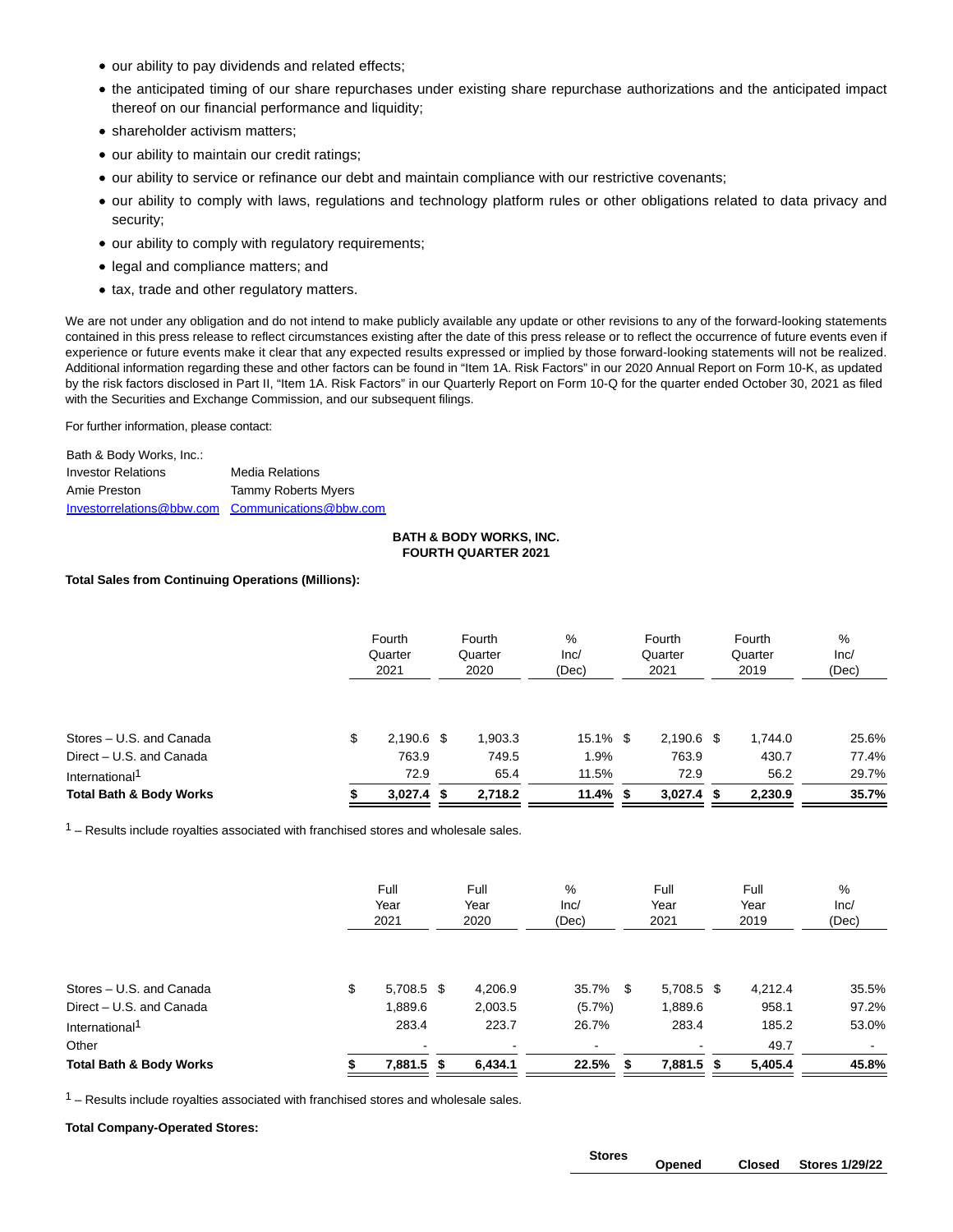|                                       | 1/30/21               |        |                          |                       |
|---------------------------------------|-----------------------|--------|--------------------------|-----------------------|
| <b>United States</b>                  | 1,633                 | 53     | (35)                     | 1,651                 |
| Canada                                | 103                   |        | $\overline{\phantom{a}}$ | 104                   |
| <b>Total Bath &amp; Body Works</b>    | 1,736                 | 54     | (35)                     | 1,755                 |
| <b>Total Partner-Operated Stores:</b> |                       |        |                          |                       |
|                                       | <b>Stores 1/30/21</b> | Opened | <b>Closed</b>            | <b>Stores 1/29/22</b> |
| International                         | 270                   | 55     | (8)                      | 317                   |
| International - Travel Retail         | 18                    | 3      | $\overline{\phantom{a}}$ | 21                    |
| <b>Total International</b>            | 288                   | 58     | (8)                      | 338                   |

## **BATH & BODY WORKS, INC. CONSOLIDATED STATEMENTS OF INCOME THIRTEEN WEEKS ENDED JANUARY 29, 2022 AND JANUARY 30, 2021 (Unaudited) (In thousands except per share amounts)**

|                                                       | 2021            |   | 2020        |
|-------------------------------------------------------|-----------------|---|-------------|
| <b>Net Sales</b>                                      | \$<br>3,027,403 | S | 2,718,192   |
| Costs of Goods Sold, Buying and Occupancy             | (1,580,975)     |   | (1,311,855) |
| <b>Gross Profit</b>                                   | 1,446,428       |   | 1,406,337   |
| General, Administrative and Store Operating Expenses  | (567, 220)      |   | (537, 109)  |
| Operating Income                                      | 879,208         |   | 869,228     |
| <b>Interest Expense</b>                               | (86, 887)       |   | (115, 642)  |
| Other Loss                                            | (1, 547)        |   | (2,366)     |
| Income from Continuing Operations before Income Taxes | 790,774         |   | 751,220     |
| Provision for Income Taxes                            | 198,214         |   | 194,321     |
| Net Income from Continuing Operations                 | 592,560         |   | 556,899     |
| Income from Discontinued Operations, Net of Tax       | 2,306           |   | 303,432     |
| Net Income                                            | 594,866         | S | 860,331     |
| Net Income Per Diluted Share                          |                 |   |             |
| <b>Continuing Operations</b>                          | \$<br>2.27      |   | 1.96        |
| <b>Discontinued Operations</b>                        | 0.01            | S | 1.07        |
| <b>Total Net Income Per Diluted Share</b>             | 2.28            |   | 3.03        |
| Weighted Average Shares Outstanding                   | 260,611         |   | 283,802     |

## **BATH & BODY WORKS, INC. CONSOLIDATED STATEMENTS OF INCOME (LOSS) FIFTY-TWO WEEKS ENDED JANUARY 29, 2022 AND JANUARY 30, 2021 (Unaudited) (In thousands except per share amounts)**

|                                                      | 2021            |   | 2020        |
|------------------------------------------------------|-----------------|---|-------------|
| <b>Net Sales</b>                                     | \$<br>7,881,513 | S | 6,434,102   |
| Costs of Goods Sold, Buying and Occupancy            | (4,026,161)     |   | (3,338,346) |
| Gross Profit                                         | 3,855,352       |   | 3,095,756   |
| General, Administrative and Store Operating Expenses | (1,846,229)     |   | (1,491,563) |
| Operating Income                                     | 2,009,123       |   | 1,604,193   |
| Interest Expense                                     | (388,033)       |   | (432, 457)  |
| <b>Other Loss</b>                                    | (197, 737)      |   | (50, 228)   |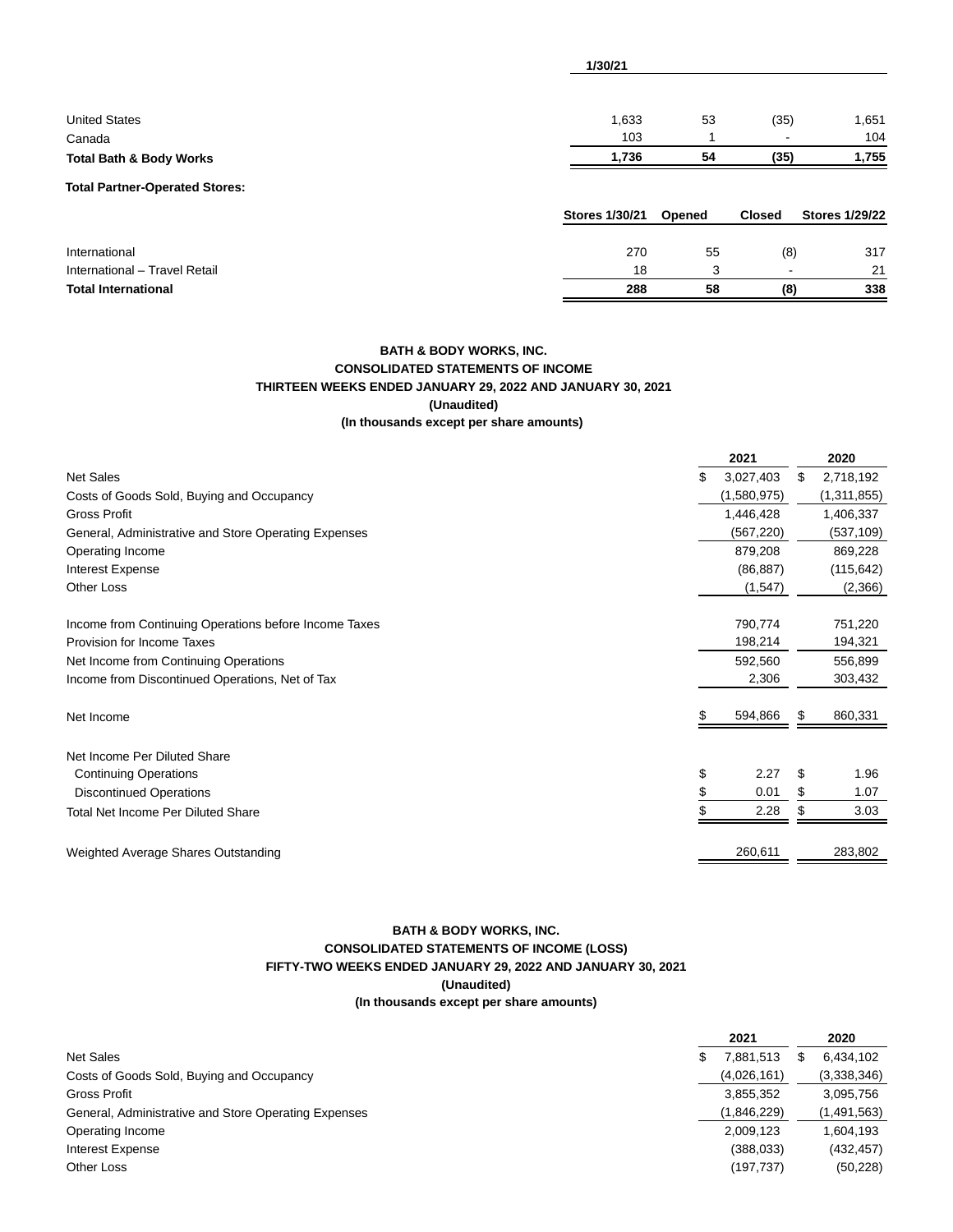| Income from Continuing Operations before Income Taxes  |    | 1,423,353 |   | 1,121,508 |
|--------------------------------------------------------|----|-----------|---|-----------|
| Provision for Income Taxes                             |    | 348,124   |   | 256,848   |
| Net Income from Continuing Operations                  |    | 1,075,229 |   | 864,660   |
| Income (Loss) from Discontinued Operations, Net of Tax |    | 258,251   |   | (20, 210) |
| Net Income                                             | S  | 1,333,480 | S | 844,450   |
|                                                        |    |           |   |           |
| Net Income (Loss) Per Diluted Share                    |    |           |   |           |
| <b>Continuing Operations</b>                           | \$ | 3.94      | S | 3.07      |
| <b>Discontinued Operations</b>                         |    | 0.95      | S | (0.07)    |
| Total Net Income Per Diluted Share                     |    | 4.88      |   | 3.00      |
|                                                        |    |           |   |           |
| Weighted Average Shares Outstanding                    |    | 273,017   |   | 281,471   |
|                                                        |    |           |   |           |

# **BATH & BODY WORKS, INC. ADJUSTED FINANCIAL INFORMATION FROM CONTINUING OPERATIONS (Unaudited)**

## **(In thousands except per share amounts)**

|                                                                                                                                                                 | <b>Fourth Quarter</b> |          |    |            | <b>Full Year</b> |           |    |           |
|-----------------------------------------------------------------------------------------------------------------------------------------------------------------|-----------------------|----------|----|------------|------------------|-----------|----|-----------|
|                                                                                                                                                                 |                       | 2021     |    | 2020       |                  | 2021      |    | 2020      |
| <b>Reconciliation of Reported Operating Income to Adjusted Operating</b><br><b>Income</b>                                                                       |                       |          |    |            |                  |           |    |           |
| <b>Reported Operating Income</b>                                                                                                                                | \$                    | 879,208  | \$ | 869,228    | \$.              | 2,009,123 | \$ | 1,604,193 |
| Write-off of Inventory due to Tornado                                                                                                                           |                       | 9,421    |    |            |                  | 9,421     |    |           |
| <b>Restructuring Charges</b>                                                                                                                                    |                       |          |    |            |                  |           |    | 29,572    |
| <b>Adjusted Operating Income</b>                                                                                                                                | S                     | 888,629  | \$ | 869,228    | \$               | 2,018,544 | S  | 1,633,765 |
| Reconciliation of Reported Net Income from Continuing Operations to<br><b>Adiusted Net Income from Continuing Operations</b>                                    |                       |          |    |            |                  |           |    |           |
| Reported Net Income from Continuing Operations                                                                                                                  | \$                    | 592,560  | \$ | 556,899 \$ |                  | 1,075,229 | \$ | 864,660   |
| Write-off of Inventory due to Tornado                                                                                                                           |                       | 9,421    |    |            |                  | 9,421     |    |           |
| <b>Restructuring Charges</b>                                                                                                                                    |                       |          |    |            |                  |           |    | 29,572    |
| Loss on Extinguishment of Debt                                                                                                                                  |                       |          |    |            |                  | 194,610   |    | 52,668    |
| Tax Benefit from the Resolution of Certain Tax Matters                                                                                                          |                       |          |    |            |                  |           |    | (50, 360) |
| Tax Benefit of Special Items included in Operating Income and Other Loss                                                                                        |                       | (2, 297) |    |            |                  | (49,051)  |    | (18, 353) |
| Adjusted Net Income from Continuing Operations                                                                                                                  | \$                    | 599,684  | \$ | 556,899    |                  | 1,230,209 |    | 878,187   |
| Reconciliation of Reported Earnings from Continuing Operations Per<br>Diluted Share to Adjusted Earnings from Continuing Operations Per<br><b>Diluted Share</b> |                       |          |    |            |                  |           |    |           |
| Reported Earnings from Continuing Operations Per Diluted Share                                                                                                  | \$                    | 2.27     | \$ | $1.96$ \$  |                  | 3.94      | \$ | 3.07      |
| Write-off of Inventory due to Tornado                                                                                                                           |                       | 0.03     |    |            |                  | 0.03      |    |           |
| <b>Restructuring Charges</b>                                                                                                                                    |                       |          |    |            |                  |           |    | 0.08      |
| Loss on Extinguishment of Debt                                                                                                                                  |                       |          |    |            |                  | 0.54      |    | 0.14      |
| Tax Benefit from the Resolution of Certain Tax Matters                                                                                                          |                       |          |    |            |                  |           |    | (0.18)    |
| Adjusted Earnings from Continuing Operations Per Diluted Share                                                                                                  | \$                    | 2.30     | \$ | 1.96       | \$               | 4.51      |    | 3.12      |

See Notes to Reconciliation of GAAP Financial Measures to Non-GAAP Financial Measures.

#### **BATH & BODY WORKS, INC. NOTES TO RECONCILIATION OF GAAP FINANCIAL MEASURES TO NON-GAAP FINANCIAL MEASURES (Unaudited)**

The "Adjusted Financial Information from Continuing Operations" provided in the attached reflects the following non-GAAP financial measures:

Fiscal 2021